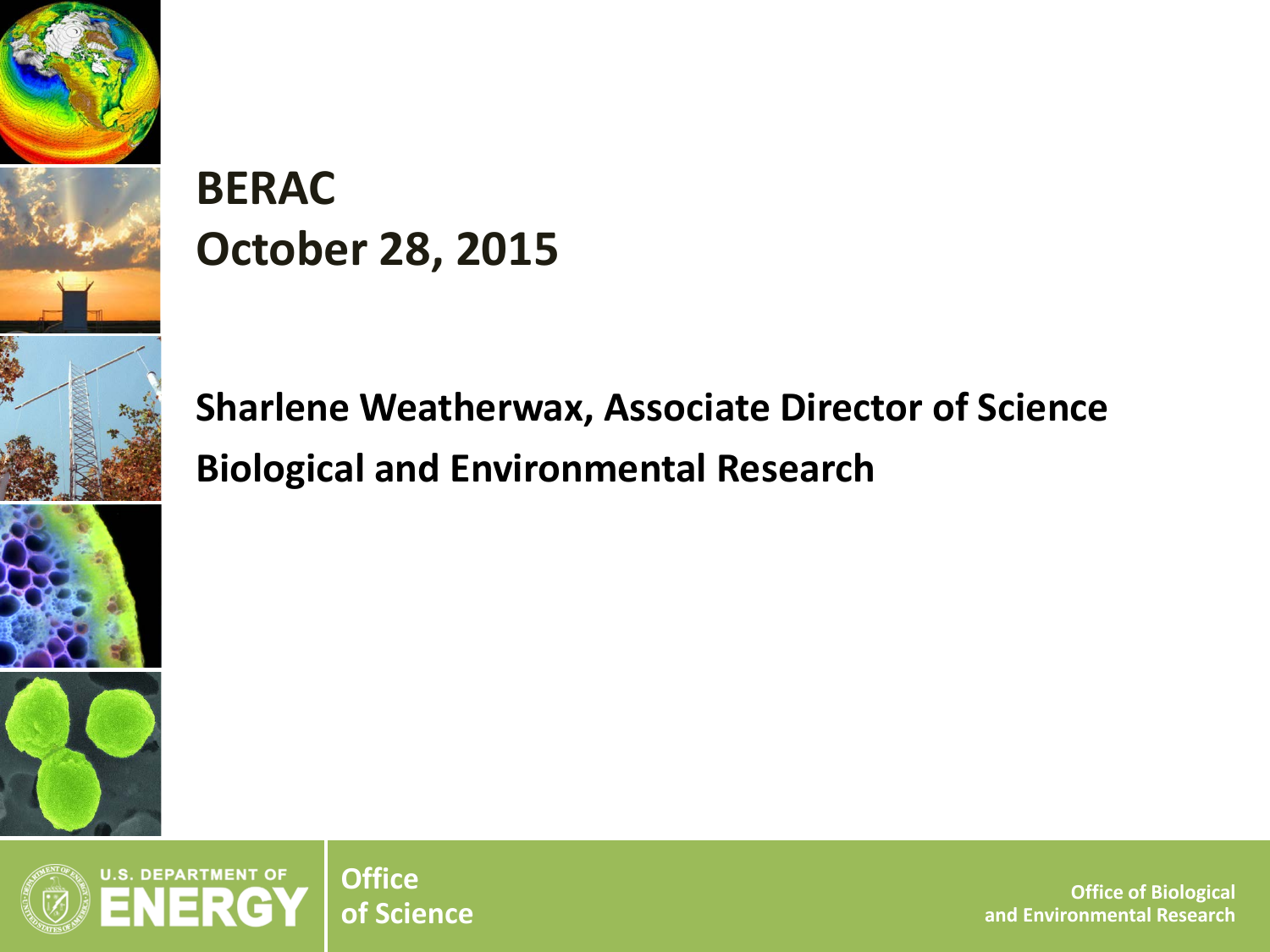

## **DEPARTMENT OF ENERGY**



2 **BERAC October 2015 Department of Energy • Office of Science • Biological and Environmental Research**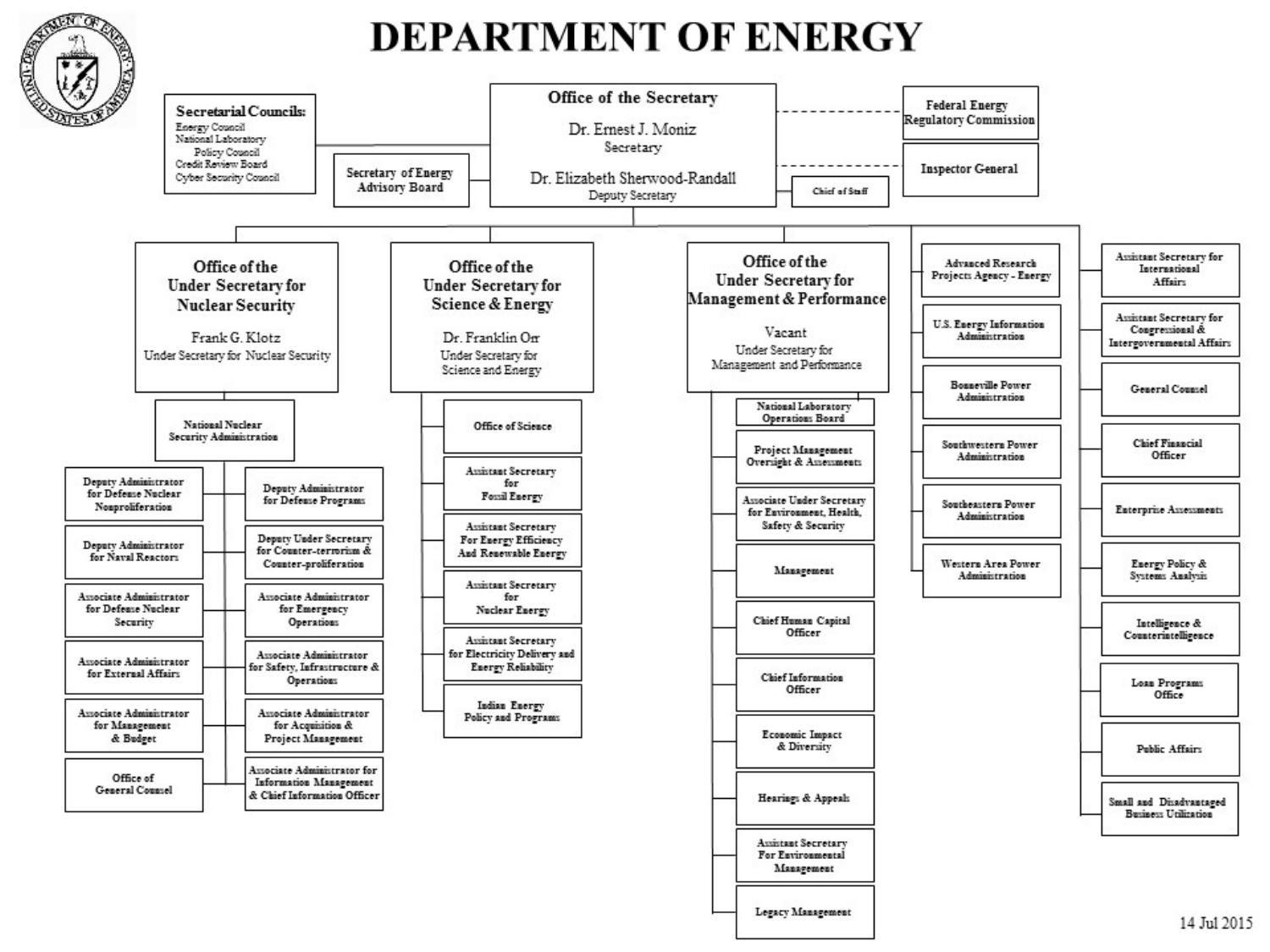# New Personnel



Jared DeForest – Terrestrial Ecosystem Science (IPA from Ohio University), **CESD** 





Shaima Nasiri—Atmospheric Systems Research, CESD

Ramana Madupu— Computational Biology, BSSD

### Actions Pending

- BSSD, Biologist (Biophysics)
- BER, Senior Technical Advisor

Dawn Adin—

Microbiologist, BSSD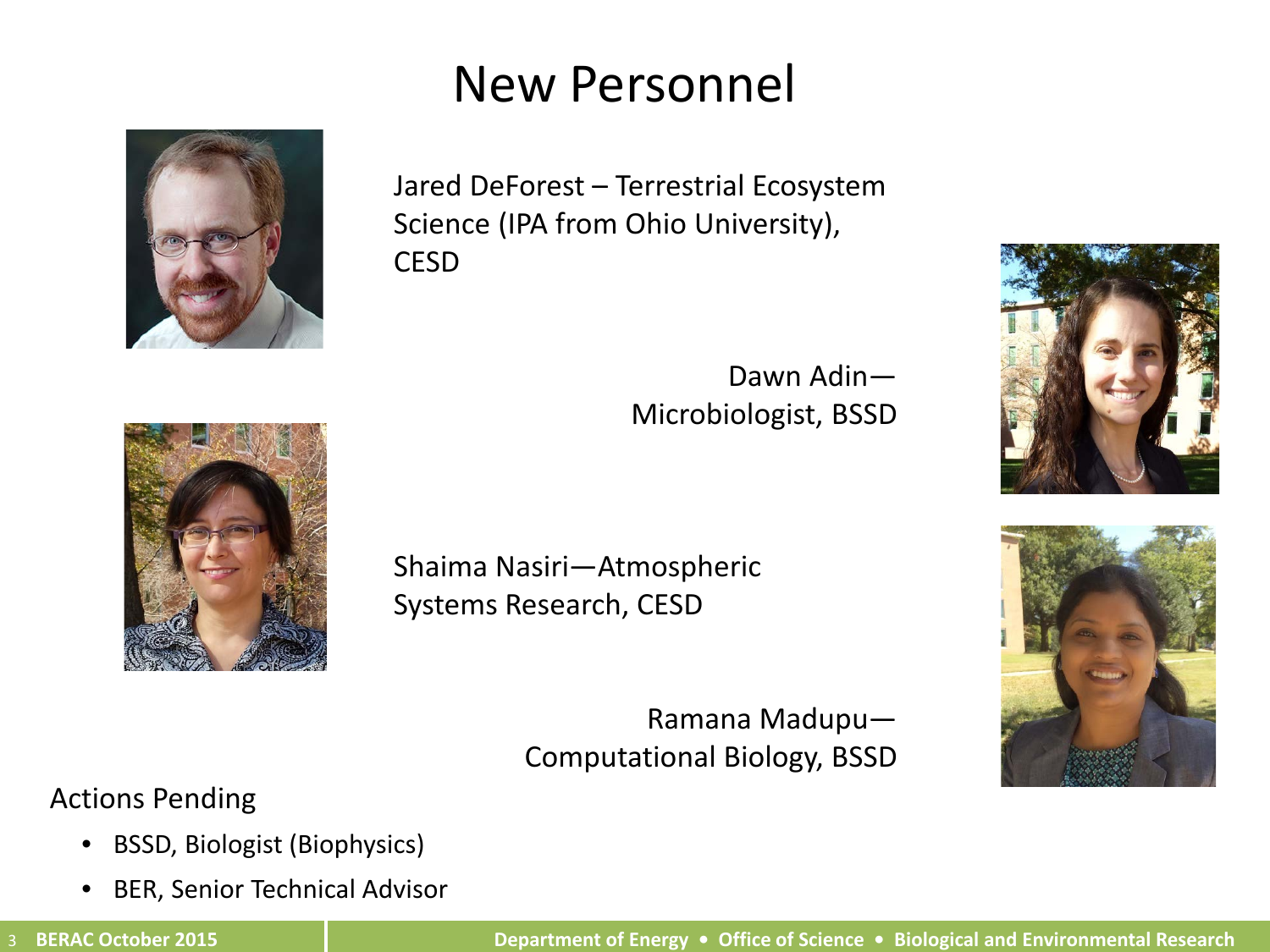# *The DOE/SC Budget Cycle*

|                                      | FY 2015<br>_____ |                                  |  |   | $FY$ 2016 $\longrightarrow$ |             |       |          |   |  |       |   |  |                     | FY 2017 |  |  |                           |  |  |  |  |  |      |  |             |            |  |
|--------------------------------------|------------------|----------------------------------|--|---|-----------------------------|-------------|-------|----------|---|--|-------|---|--|---------------------|---------|--|--|---------------------------|--|--|--|--|--|------|--|-------------|------------|--|
|                                      |                  | $O\left[N\left D\right J\right]$ |  | F | MA                          | $L$ $ L $ M | $A$ S | <b>d</b> | N |  | D   J | F |  | $M$ $A$ $M$ $J$ $J$ |         |  |  | A   S   O   N   D   J   F |  |  |  |  |  | MAMJ |  | $\mathsf J$ | $A \mid S$ |  |
|                                      |                  |                                  |  |   |                             |             |       |          |   |  |       |   |  |                     |         |  |  |                           |  |  |  |  |  |      |  |             |            |  |
|                                      |                  |                                  |  |   |                             |             |       |          |   |  |       |   |  |                     |         |  |  |                           |  |  |  |  |  |      |  |             |            |  |
| <b>CURRENT YEAR</b><br>(FY 2015)     |                  |                                  |  |   |                             |             |       |          |   |  |       |   |  |                     |         |  |  |                           |  |  |  |  |  |      |  |             |            |  |
| <b>Monthly AFP Changes</b>           |                  |                                  |  |   |                             |             |       |          |   |  |       |   |  |                     |         |  |  |                           |  |  |  |  |  |      |  |             |            |  |
| <b>CONTINUING RESOLUTION</b>         |                  |                                  |  |   |                             |             |       |          |   |  |       |   |  |                     |         |  |  |                           |  |  |  |  |  |      |  |             |            |  |
|                                      |                  |                                  |  |   |                             |             |       |          |   |  |       |   |  |                     |         |  |  |                           |  |  |  |  |  |      |  |             |            |  |
|                                      |                  |                                  |  |   |                             |             |       |          |   |  |       |   |  |                     |         |  |  |                           |  |  |  |  |  |      |  |             |            |  |
| <b>CURRENT YEAR + 1</b><br>(FY 2016) |                  |                                  |  |   |                             |             |       |          |   |  |       |   |  |                     |         |  |  |                           |  |  |  |  |  |      |  |             |            |  |
| <b>OMB Budget Prep/Defense</b>       |                  |                                  |  |   |                             |             |       |          |   |  |       |   |  |                     |         |  |  |                           |  |  |  |  |  |      |  |             |            |  |
| <b>Congressional Bud Prep</b>        |                  |                                  |  |   |                             |             |       |          |   |  |       |   |  |                     |         |  |  |                           |  |  |  |  |  |      |  |             |            |  |
| <b>Budget Delivered to Congress</b>  |                  |                                  |  |   |                             |             |       |          |   |  |       |   |  |                     |         |  |  |                           |  |  |  |  |  |      |  |             |            |  |
| <b>Congressional Hearings, </b>      |                  |                                  |  |   |                             |             |       |          |   |  |       |   |  |                     |         |  |  |                           |  |  |  |  |  |      |  |             |            |  |
| <b>Congressional Appropriation</b>   |                  |                                  |  |   |                             |             |       |          |   |  |       |   |  |                     |         |  |  |                           |  |  |  |  |  |      |  |             |            |  |
| <b>Monthly AFP Changes</b>           |                  |                                  |  |   |                             |             |       |          |   |  |       |   |  |                     |         |  |  |                           |  |  |  |  |  |      |  |             |            |  |
|                                      |                  |                                  |  |   |                             |             |       |          |   |  |       |   |  |                     |         |  |  |                           |  |  |  |  |  |      |  |             |            |  |
| <b>CURRENT YEAR + 2</b><br>(FY 2017) |                  |                                  |  |   |                             |             |       |          |   |  |       |   |  |                     |         |  |  |                           |  |  |  |  |  |      |  |             |            |  |
| <b>CPR Preparation</b>               |                  |                                  |  |   |                             |             |       |          |   |  |       |   |  |                     |         |  |  |                           |  |  |  |  |  |      |  |             |            |  |
| <b>OMB Budget Prep/Defense</b>       |                  |                                  |  |   |                             |             |       |          |   |  |       |   |  |                     |         |  |  |                           |  |  |  |  |  |      |  |             |            |  |
| <b>Congressional Bud Prep</b>        |                  |                                  |  |   |                             |             |       |          |   |  |       |   |  |                     |         |  |  |                           |  |  |  |  |  |      |  |             |            |  |
| <b>Budget Delivered to Congress</b>  |                  |                                  |  |   |                             |             |       |          |   |  |       |   |  |                     |         |  |  |                           |  |  |  |  |  |      |  |             |            |  |
| Congressional Hearings,              |                  |                                  |  |   |                             |             |       |          |   |  |       |   |  |                     |         |  |  |                           |  |  |  |  |  |      |  |             |            |  |
| <b>Congressional Appropriation</b>   |                  |                                  |  |   |                             |             |       |          |   |  |       |   |  |                     |         |  |  |                           |  |  |  |  |  |      |  |             |            |  |
| <b>Monthly AFP Changes</b>           |                  |                                  |  |   |                             |             |       |          |   |  |       |   |  |                     |         |  |  |                           |  |  |  |  |  |      |  |             |            |  |
|                                      |                  |                                  |  |   |                             |             |       |          |   |  |       |   |  |                     |         |  |  |                           |  |  |  |  |  |      |  |             |            |  |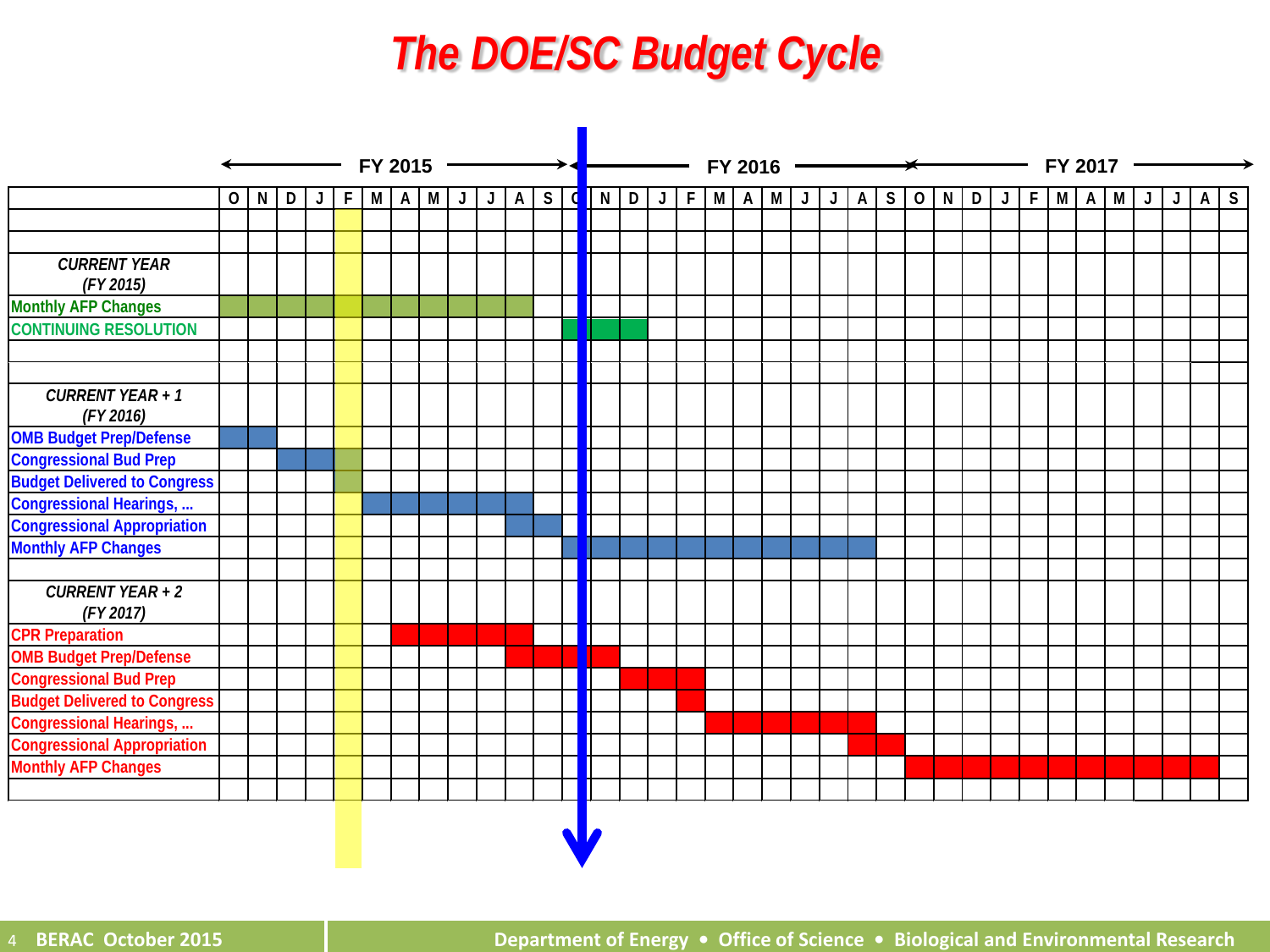|                        | FY 2015                |                    |                        |            |                |  |
|------------------------|------------------------|--------------------|------------------------|------------|----------------|--|
|                        | President's<br>Request | Enacted<br>Approp. | President's<br>Request | House Mark | Senate<br>Mark |  |
| <b>SCIENCE</b>         |                        |                    |                        |            |                |  |
| ASCR.                  | 541,000                | 541,000            | 620,994                | 537,539    | 620,994        |  |
| BES.                   | 1,806,500              | 1,733,200          | 1,849,300              | 1,770,306  | 1,844,300      |  |
| BER.                   | 628,000                | 592,000            | 612,400                | 538,000    | 610,000        |  |
| FES.                   | 416,000                | 467.500            | 420,000                | 467,600    | 270.168        |  |
| HEP.                   | 744,000                | 766,000            | 788,000                | 776,000    | 788,100        |  |
| NP                     | 593,573                | 595,500            | 624,600                | 616,165    | 591,500        |  |
| <b>WDTS</b>            | 19,500                 | 19,500             | 20,500                 | 20,500     | 19,500         |  |
| SLI.                   | 79,189                 | 79,600             | 113,600                | 89,890     | 113,600        |  |
| $S&S$                  | 94,000                 | 93,000             | 103,000                | 103,000    | 100,715        |  |
| PD.                    | 189,393                | 183,700            | 187,400                | 181,000    | 185,000        |  |
| Subtotal, Science.     | 5,111,155              | 5,071,000          | 5,339,794              | 5,100,000  | 5,143,877      |  |
| Rescission of PY Bal.  |                        | $-3,262$           |                        | $-4,717$   | $-4,717$       |  |
| Total, Science Approp. | 5,111,155              | 5,067,738          | 5,339,794              | 5,095,283  | 5,139,160      |  |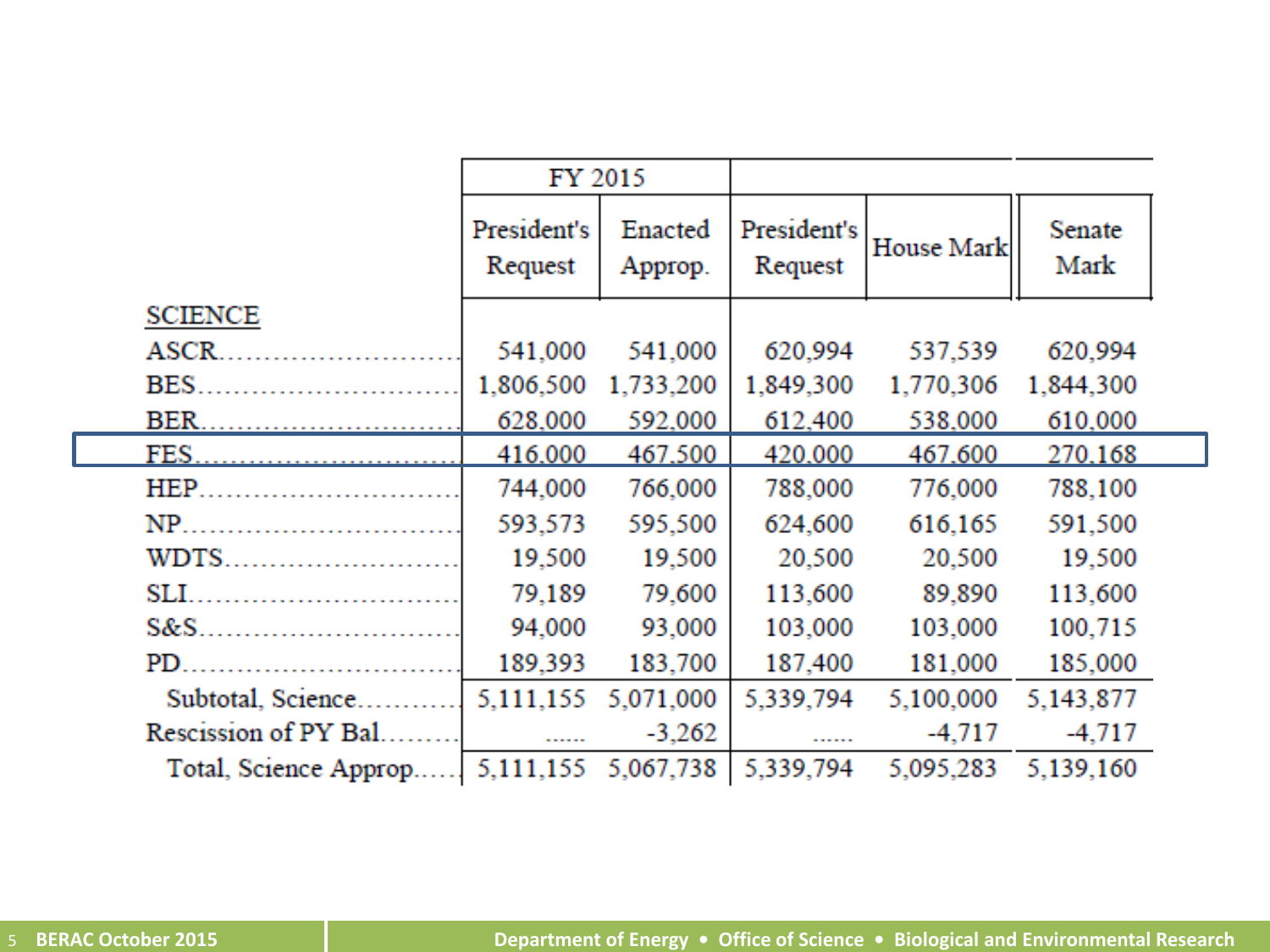|                                                        | <b>FY 2015</b><br>Approp. | <b>FY 2016</b><br><b>President's</b><br><b>Request</b> | <b>FY 2016</b><br><b>House</b><br><b>Mark</b> | <b>FY 2016</b><br><b>Senate</b><br><b>Mark</b> |
|--------------------------------------------------------|---------------------------|--------------------------------------------------------|-----------------------------------------------|------------------------------------------------|
| <b>Biological Systems</b><br><b>Science</b>            | 299,892                   | 294,271                                                | 284,287                                       | 294,271                                        |
| <b>Climate and</b><br>Environmental<br><b>Sciences</b> | 292,108                   | 318,129                                                | 253,713                                       | 315,729                                        |
| <b>Total BER</b>                                       | 592,000                   | 612,400                                                | 538,000                                       | 610,000                                        |
|                                                        |                           |                                                        |                                               |                                                |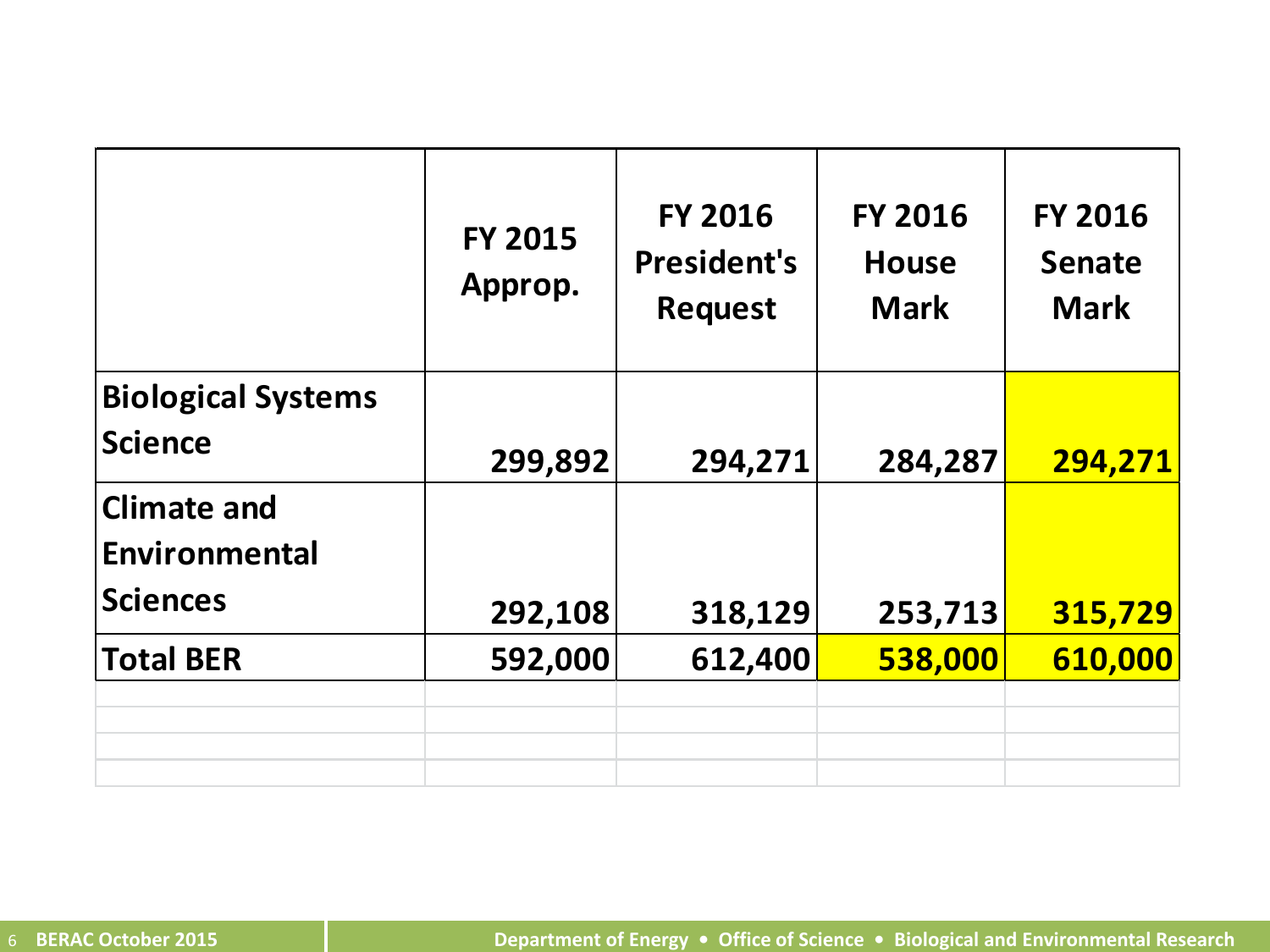# **BER Researchers Receive Recognition!**

**James Liao** (UCLA)-- National Academy of Sciences member

**Annie Kersting** (LLNL)– Garvin**-**Olin Medal, American Chemical Society



**Bill Collins** (LBNL)-- American Association Advancement of Science Fellow



**Phil Rasch** (PNNL), **Tami Bond** (U of Illinois), **Jose-Luis Jimenez** (U of Colorado)-- American Geophysical Union Fellows



**Dave Bader** (LLNL)– American Meterological Society Fellow



**Jay Keasling** (LBNL)-- Eric and Sheila Samson Prime Minister's Prize for Innovation in Alternative Fuels for Transportation

**Zhanqing Li** (U of Maryland)--Humboldt Research Award from the Alexander Humboldt Foundation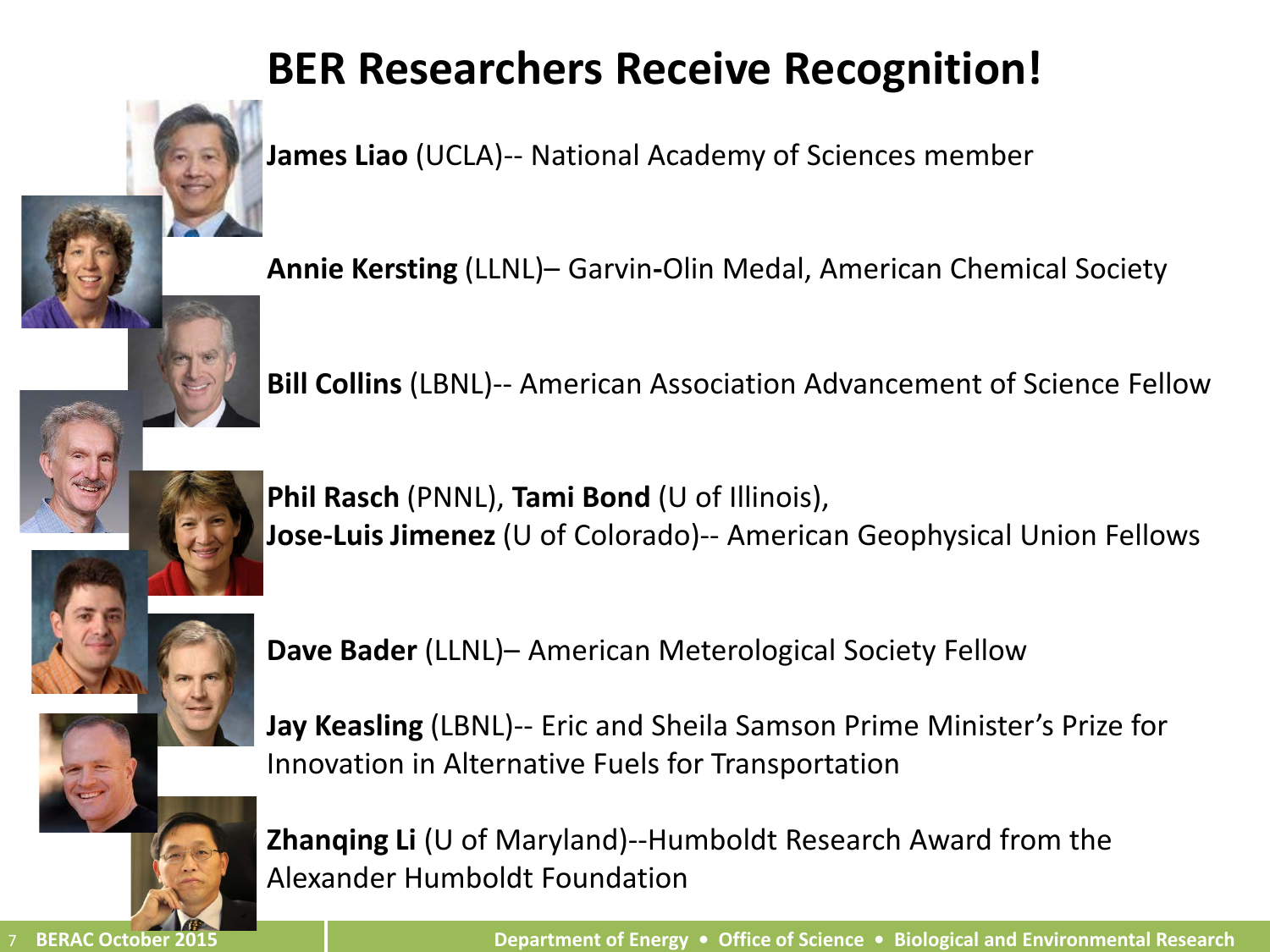# **BER Researchers Receive Recognition!**



**Minghua Zhang** (U Stony Brook)-- American Meterological Society Fellow



**Allison Campbell** (PNNL)—candidate for President-Elect of the American Chemical Society



**Victoria Orphan** (Caltech)—American Academy of Microbiology Fellow



**Jizhong Zhou** (U of Oklahoma)-- DOE Lawrence Award 2014



**ACME** (Accelerated Climate Modeling for Energy) project wins the DOE Secretarial Honor Award Dave Bader(LLNL), Bill Collins (LBNL), Mark Taylor (SNL)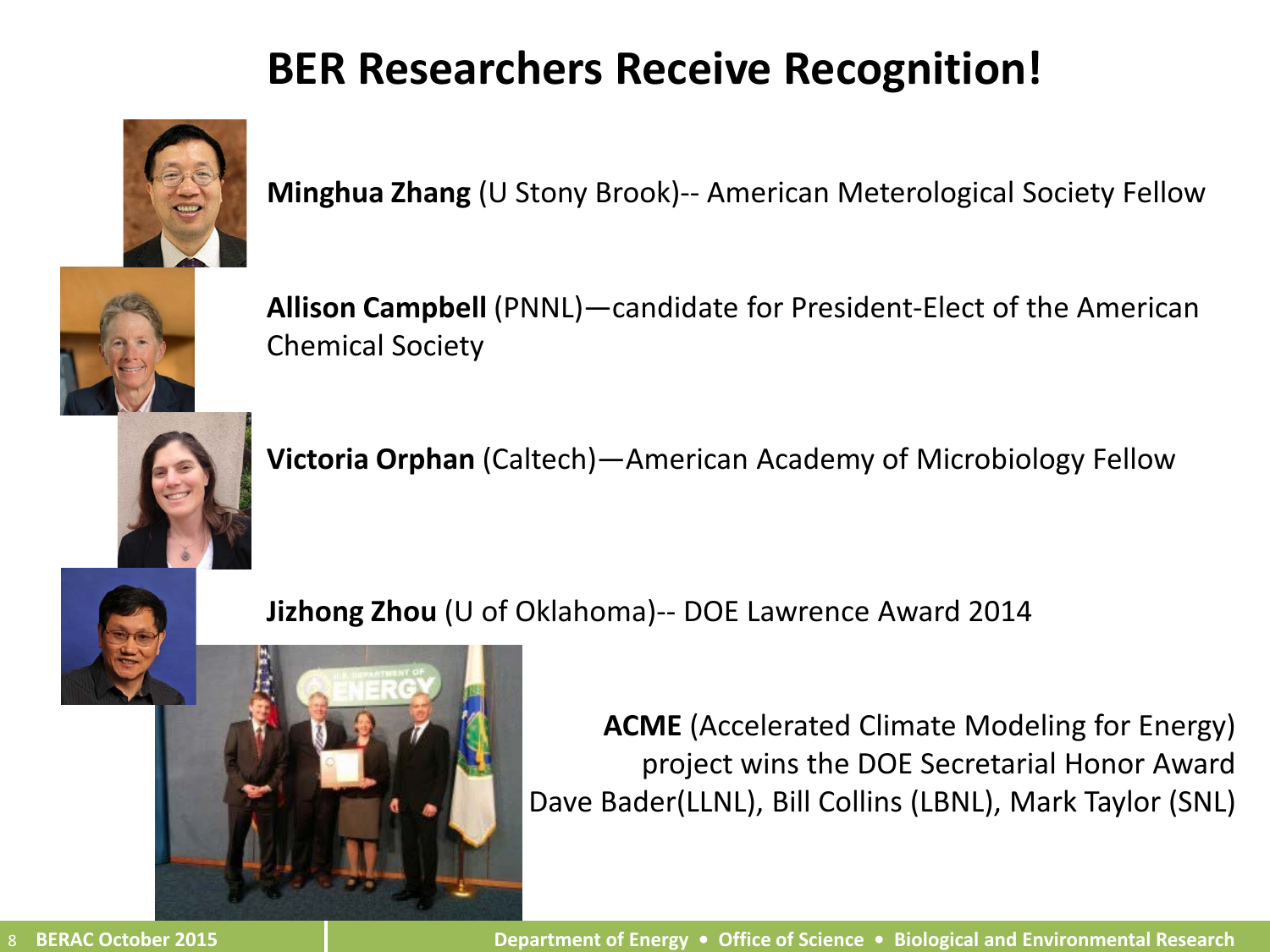# **BER Early Career 2015 Topics**

### **1. Systems Biology Research on Microbes Relevant to Biofuels Production**

advancing systems biology understanding of emerging or established model microbes relevant to biofuels production, specifically those capable of deconstruction of lignocellulose, synthesis of biofuels from biomass-derived substrates, direct conversion of CO2 to advanced biofuels, or tolerance to stresses associated with biofuel production scenarios.

### **2. Land-Atmosphere Interactions**

reduce the uncertainties in projections from Earth system models through development of improved scientific understanding and/or model representation of climate-relevant land-atmosphere interactions within coupled terrestrial – atmosphere systems. Relevant topics include 1) terrestrial processes that impact the fluxes of moisture, energy, and gases in the land- atmosphere system, 2) climate-relevant atmospheric boundary layer processes that are influenced by variability in the land surface, and 3) terrestrial-atmosphere feedbacks (including climate extremes) in the coupled earth system.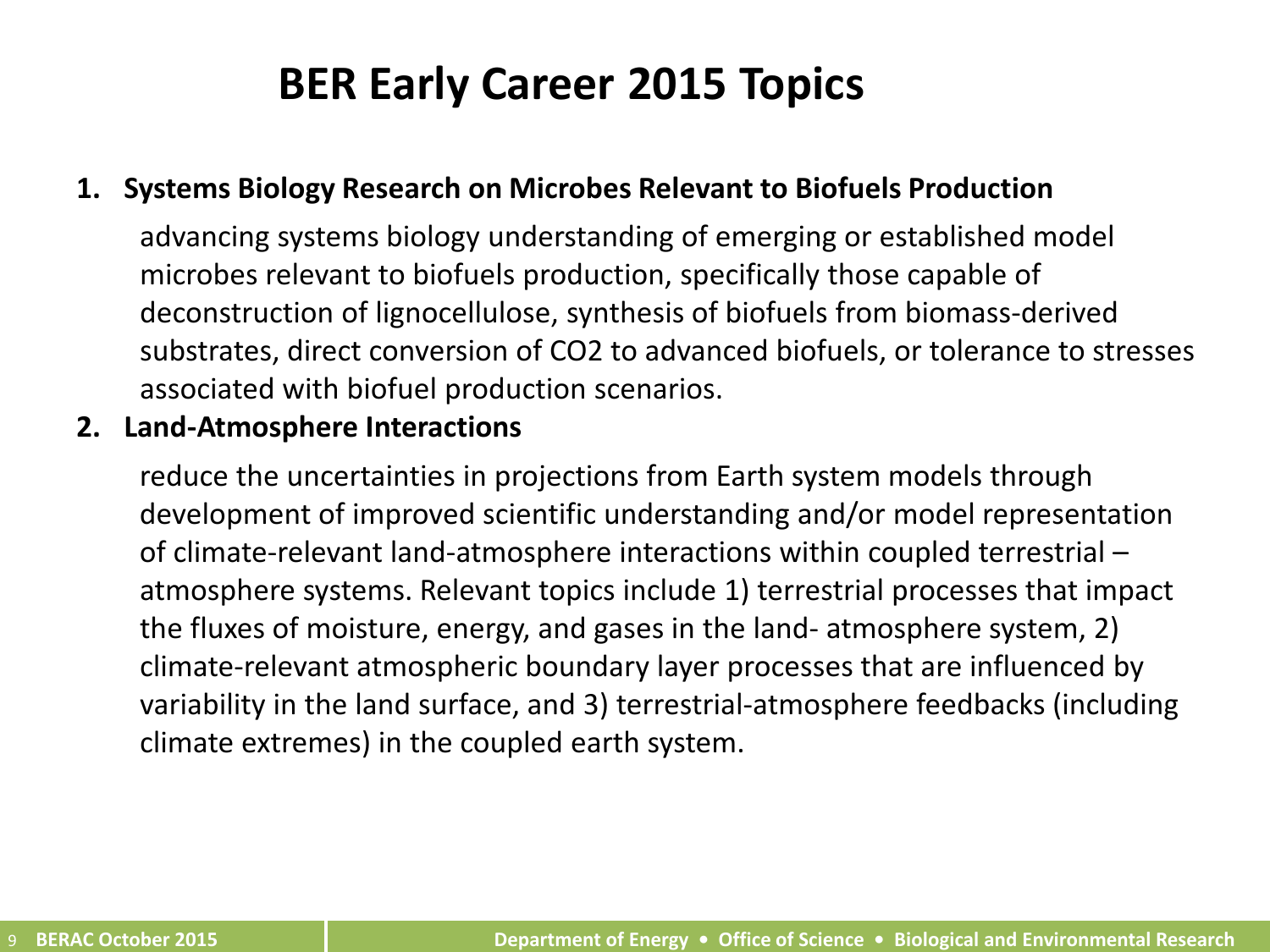### BER 2015 Early Career Awardees

| <b>Name</b>              | <b>Institution</b>                                   | <b>Topic Area</b>      | <b>Title</b>                                                                                                                                                                                    |
|--------------------------|------------------------------------------------------|------------------------|-------------------------------------------------------------------------------------------------------------------------------------------------------------------------------------------------|
| <b>Elizabeth Sattely</b> | Stanford<br>University                               | <b>Systems Biology</b> | Defining the Minimal<br><b>Set of Microbial Genes</b><br>Required for<br>Valorization of Lignin<br><b>Biomass</b>                                                                               |
| Jeffrey Gardner          | University of<br>Maryland<br><b>Baltimore County</b> | <b>Systems Biology</b> | Functional<br>Characterization and<br><b>Regulatory Modeling of</b><br>Lignocellulose<br>Deconstruction in the<br>Saprophytic Bacterium<br>Cellvibrio Japonicus                                 |
| Yunyan Zhang             | Lawrence<br>Livermore<br>National<br>Laboratory      | <b>Water Cycle</b>     | The Effect of Soil<br><b>Moisture and Surface</b><br>Heterogeneity on<br>Clouds and<br>Precipitation-<br><b>Inferences from ARM</b><br><b>Observations and Large</b><br><b>Eddy Simulations</b> |
| <b>Pierre Gentine</b>    | Columbia<br>University                               | <b>Water Cycle</b>     | Cross-Scale Land-<br>Atmosphere<br><b>Experiment (CSLAEX)</b>                                                                                                                                   |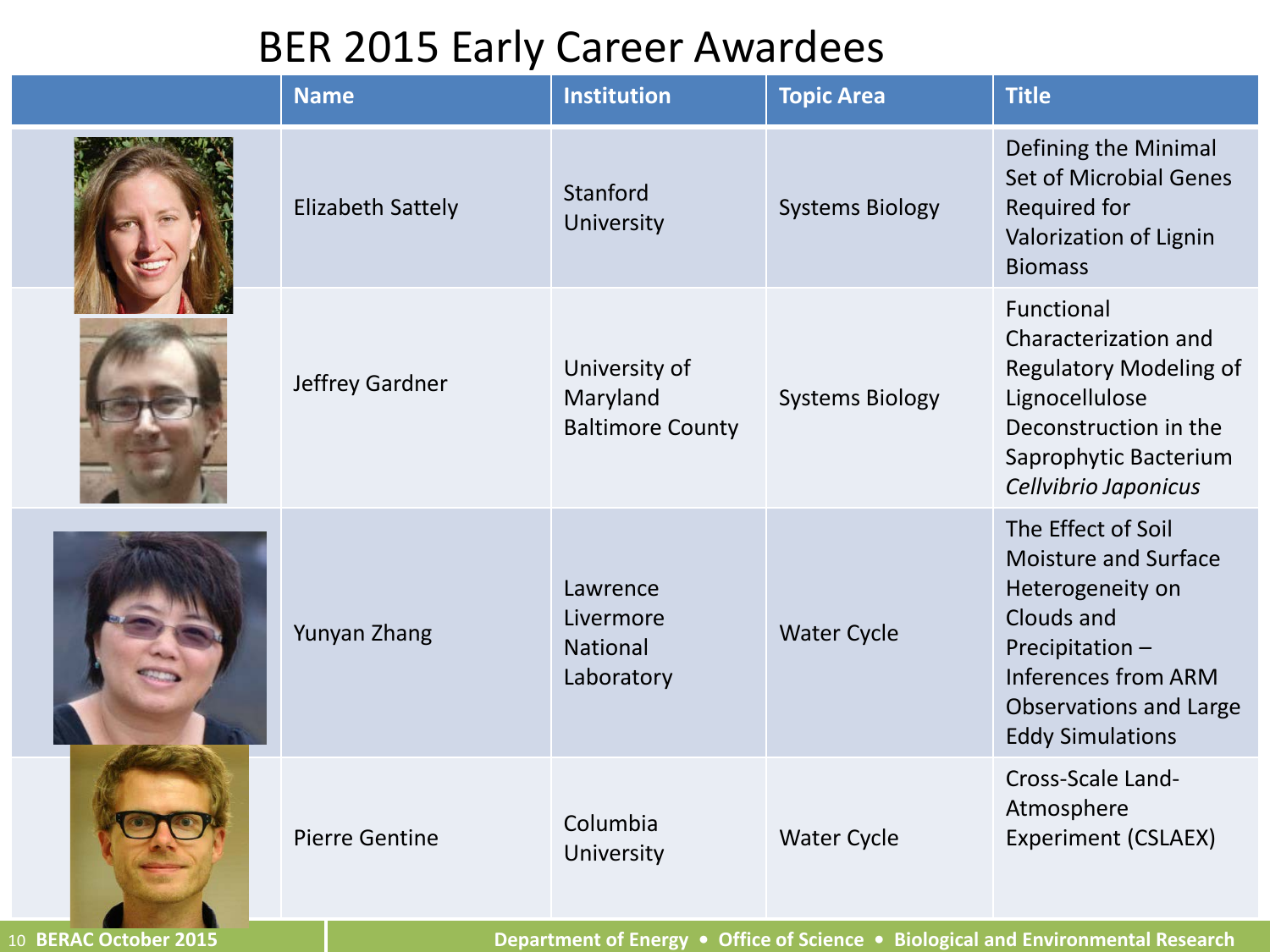# **BER Early Career 2016 Topics**

**1. Systems biology-enabled research on the role of microbes and microbial communities in the plant-soil-environment interactions**

fundamental, systems biology-driven research aimed at understanding the contribution of microbes and microbial communities to bioenergy feedstock plant performance, adaptation, and abiotic stress tolerance, and the environmental impacts of introducing bioenergy cropping systems, to enable the integrated development of sustainable bioenergy feedstock systems in terrestrial ecosystems.

**2. Improved Understanding of Tropical Forest Ecosystems to Climate Change** reduce critical uncertainties in model representation of tropical forest ecosystems. The goal should be to improve the representation and understanding of tropical forest function and feedbacks to a changing climate, which includes complex interactions of biogeochemical cycles, hydrology, belowground processes, vegetation dynamics and disturbance.

### **3. Human Component of Earth System Models**

develop one or more in-depth representation(s) in which climate and human systems both impact one another and co-evolve. The goal is to advance new modeling constructs, methods, and topics at appropriate spatial and temporal scales for climate projections in Earth system and climate models of principal interest to DOE.

Encouraged application deadline November 19, 2015.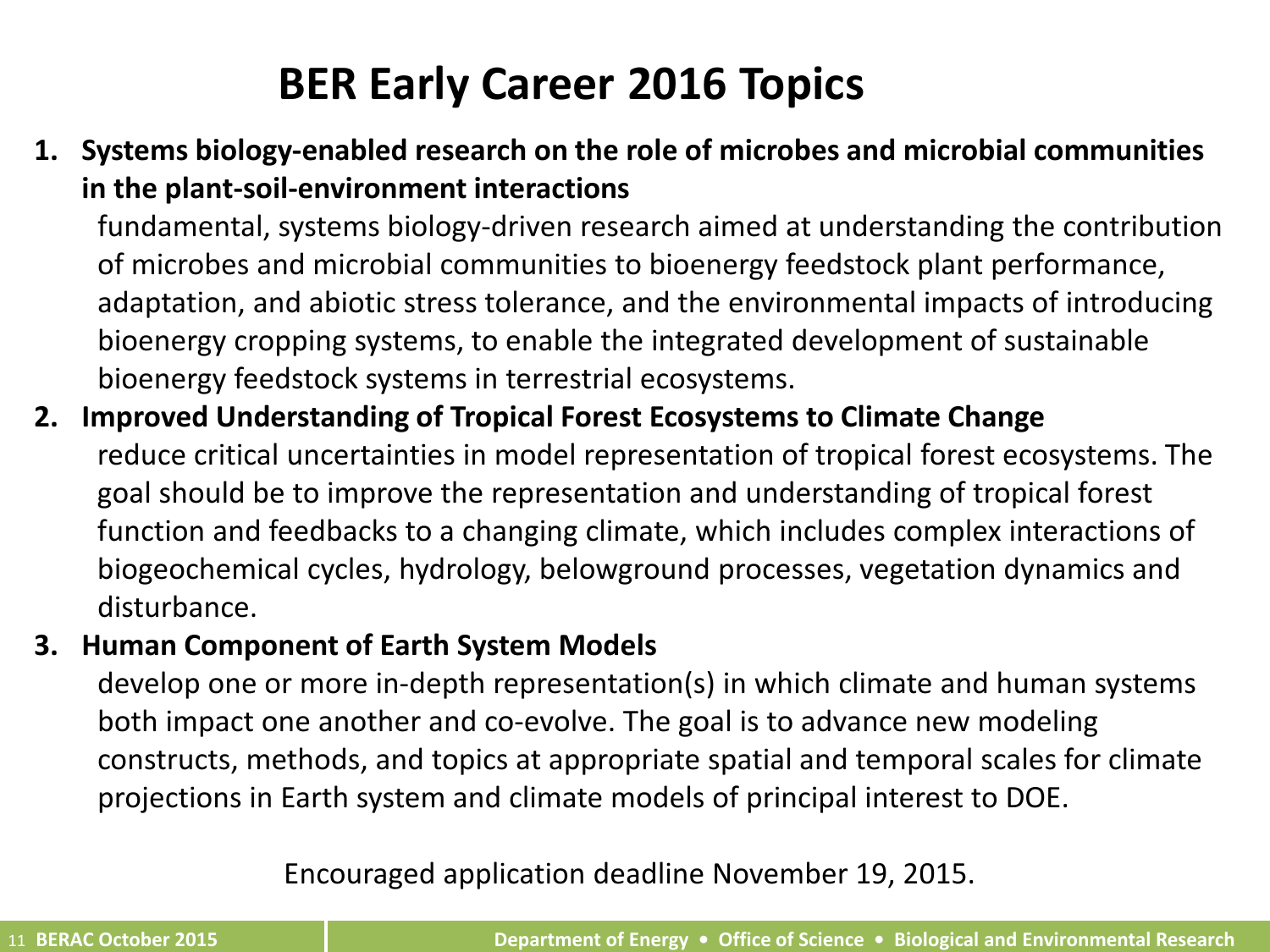### **DOE Office of Science Graduate Student Research (SCGSR) Program**

**The SCGSR Program provides supplemental awards to outstanding graduate students to spend 3 to 12 months conducting part of their doctoral thesis/dissertation research at a DOE national laboratory in collaboration with a DOE laboratory scientist.** 

- Graduate students must apply online through the online application system.
- The application requires a research proposal and letters of support from both the graduate student's thesis advisory and the collaborating DOE laboratory scientist.
- Student's research and proposed SCGSR project must be aligned with one of the identified SCGSR priority research areas defined by the SC Program Offices and specified in the solicitation.
- **Applications proposing to use an SC user facility must apply for user facility time separately.**

### **Award Benefits**:

- A monthly stipend of up to \$3,000/month for general living expenses
- Reimbursement of inbound/outbound traveling expenses to/from the DOE laboratory of up to \$2,000.

(Award payments are provided directly to the student.)

### **Eligibility**:

- U.S. Citizen or Permanent Resident
- Qualified graduate program & Ph.D. Candidacy
- Graduate research aligned with an SCGSR priority research area
- **Extrablishment of a collaborating DOE laboratory** scientist at the time of application

### **2015 Solicitation 2 – Applications Due: December 15, 2015 5:00PM ET**

Full details, requirements, FAQs, and link to application at:<http://science.energy.gov/wdts/scgsr/>

Program Contact : [sc.scgsr@science.doe.gov](mailto:sc.scgsr@science.doe.gov)